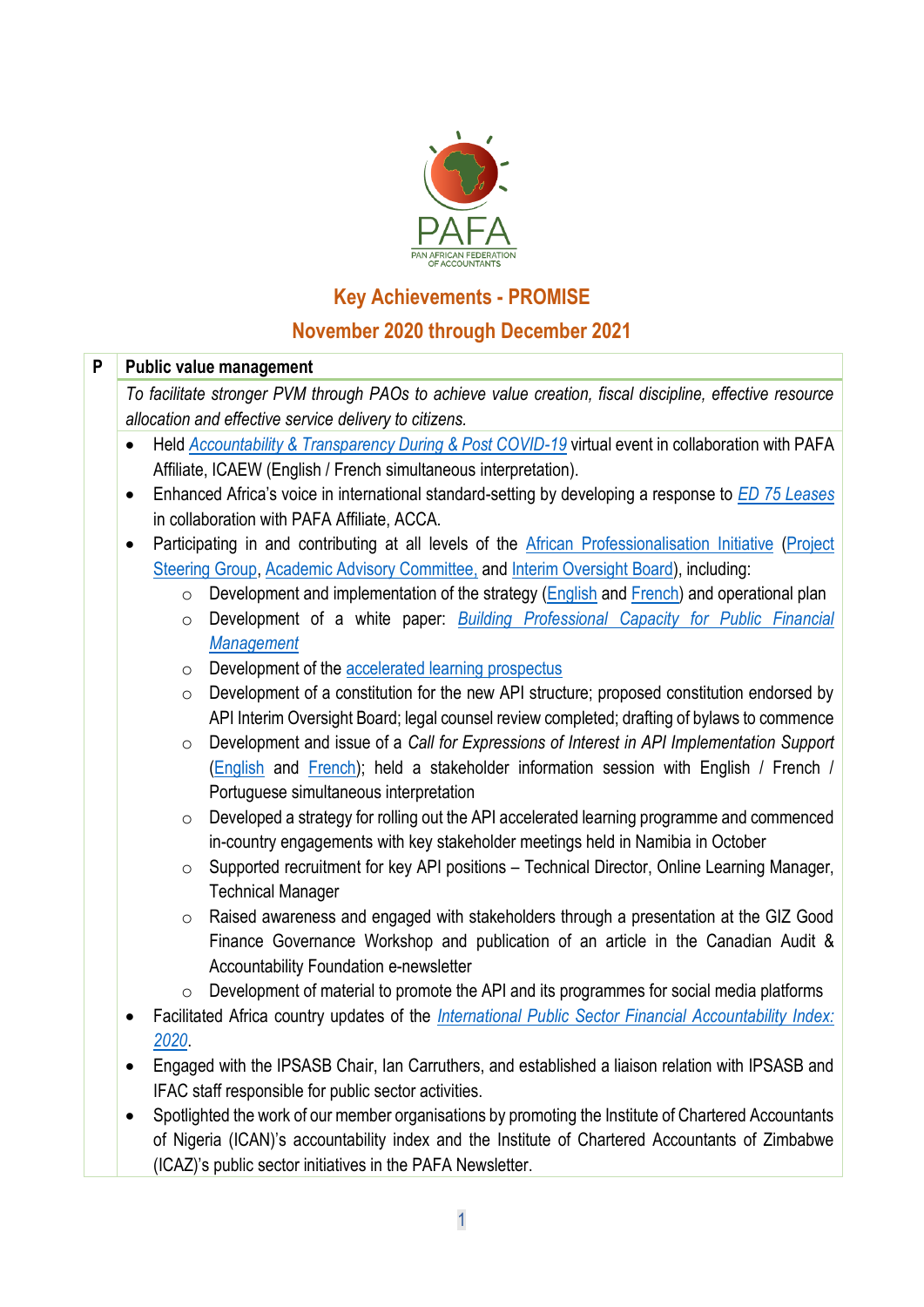• Held the *Enhancing Public Sector Accountability in Africa through Accrual Reporting* webinar to launch the launch [the International Public Sector Financial Accountability Index: 2020](https://www.ifac.org/knowledge-gateway/supporting-international-standards/discussion/international-public-sector-financial-accountability-index-2020) in Africa. The webinar, with English / French simultaneous interpretation, featured the African Union Acting Director of Finance as special guest, the IPSASB Chairman as keynote speaker, and IPSASB Members from Africa highlighting developments in their countries.

• Planned the third PFM conference for French-speaking countries in Africa. Co-hosted with ONECCA Togo and co-branded with IFAC, FIDEF and the African Union, the *Public Finance Management Reforms in Africa—the Francophone Agenda* event was held on 8-9 February 2022 in Lomé, Togo. The conference was funded by The Global Fund and supported by GIZ, The World Bank, and the African Development Bank.

## **R Relevant and partner of choice**

*To position PAFA and our PAOs as partners of choice by relevant stakeholders at the international, regional, and national levels in matters relating to accountancy.*

- Engaged with PAFA Member Organisations and other stakeholders as part of the PAFA 10-Year Review and the development of a new strategy for PAFA.
- Enhanced PAFA's presence on [LinkedIn](https://www.linkedin.com/company/panafrican-federation-of-accountants/?viewAsMember=true) and grew followers from 500 to 1 900—representing 280% arowth in followers (to follow PAFA, click [here\)](https://www.linkedin.com/company/panafrican-federation-of-accountants).
- Refreshed the PAFA Newsletter [February-March;](https://www.linkedin.com/feed/update/urn:li:activity:6788200006659661825) April-May [English](https://www.linkedin.com/feed/update/urn:li:activity:6806532375648989184) / [French;](https://www.linkedin.com/feed/update/urn:li:activity:6806532743791448064) June-July [English](https://www.linkedin.com/feed/update/urn:li:activity:6828656221302616064) / [French\)](https://www.linkedin.com/feed/update/urn:li:activity:6828687279121289216); August-September [English](https://www.linkedin.com/feed/update/urn:li:activity:6851829019541946368) / [French](https://www.linkedin.com/feed/update/urn:li:activity:6851795210360492032) / [Portuguese.](https://www.linkedin.com/feed/update/urn:li:activity:6851833412332994560)
- Enhanced communications with PAFA Member Organisations, including dissemination of Key Highlights after PAFA Board and General Assembly meetings.
- Represented PAFA on various platforms, including
	- o Meetings: AFROPAC, AFROSAI-E, Edinburgh Group, ESAAG (and newly established AAAG), FIDEF, ICPAK Policy & Governance Committee, IFAC Board, IFAC PAO Development Advisory Group; The IIA Global.
	- o Events: AAFA, ACCA, African Union-IPSAS, AICPA-CIMA, ANAN, GIZ, ICA India, ICAZ & ICAN (Namibia), ICPAK, ICPAU, ICSAZ, SAFA, Tecnológico de Monterrey, MIA, SAIPA, University of Johannesburg; WAEMU-IPSASB.
- Concluded procurement of developer of new fit for purpose PAFA website and commenced planning and design work.
- Reviewed existing Memoranda of Understanding (MOUs) and noted future actions. Held meetings with current MOU partners [ICGFM,](https://www.icgfm.org/) [ACFE](https://www.acfesa.co.za/) and CaseWare, and reconnected with the African Union, concluded a new MOU with [AFROPAC](https://www.afropac.net/) and PAFA Affiliate, ACCA, and progressing MOU with ProDio [Learning.](https://www.prodiolearning.com/)
- Harnessed relations with Affiliates and other stakeholders to enhance services to PAFA Member Organisations: Q1: virtual event in collaboration with PAFA Affiliate, ICAEW; Q2: virtual webinar in collaboration with Kerryn Kohl fro[m Life Online Guru,](https://life-online.com.au/) virtual webinar in collaboration wit[h Allinial Global](https://www.allinialglobal.com/) and two virtual events in collaboration with PAFA Affiliate, ACCA.
- Supported IFAC and ACCA in hosting the *Africa Trust in Tax Roundtable*; the aim was to gather insights from Africa for their 2021 [Trust in Tax Report.](https://www.ifac.org/knowledge-gateway/developing-accountancy-profession/publications/public-trust-tax-surveying-public-trust-g20-tax-systems)
- Supported IFAC in hosting an event to share knowledge and obtain insights on *Sustainability Assurance in Africa* to shape IFAC's policy position on the subject.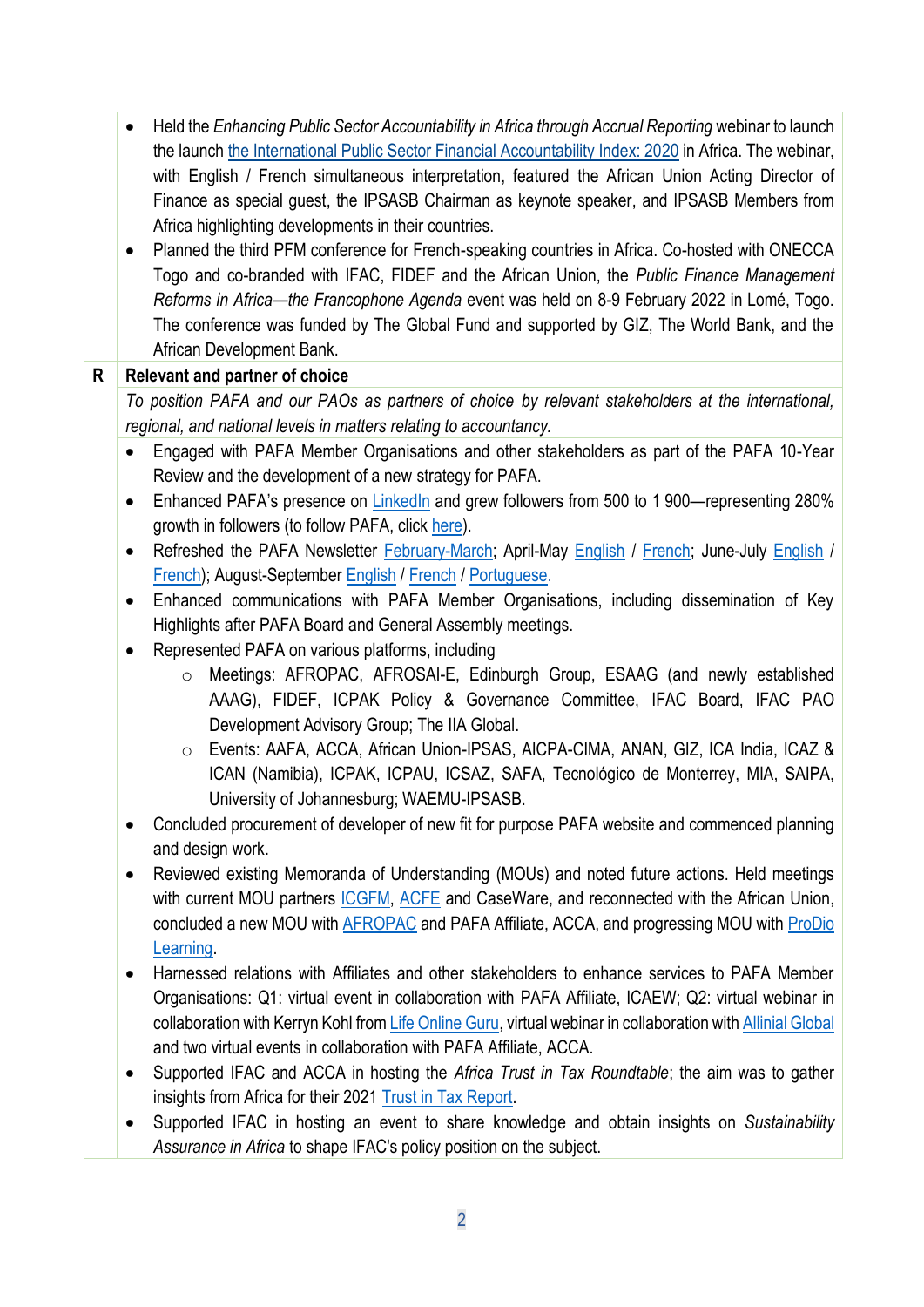|   | Collaborated with ACCA and PricewaterhouseCoopers on the development of a report on the State of<br>$\bullet$                                           |
|---|---------------------------------------------------------------------------------------------------------------------------------------------------------|
|   | the Profession in Africa.                                                                                                                               |
|   | Hosted a meeting between PAOs in French-speaking countries and the IASB to determine how best                                                           |
|   | the IASB can engage this constituency to obtain their input to the IASB's standard setting process.                                                     |
|   | With IFAC, ACCA, and CA ANZ, participated in the COP26 global discussion on the profession's role                                                       |
|   | in driving positive climate change.                                                                                                                     |
| 0 | <b>Objective thought leadership</b>                                                                                                                     |
|   | To generate and facilitate cutting-edge knowledge and solutions relating to future issues that will impact<br>society, the economy, and the profession. |
|   | Advised OCAM on matters relating to hosting the Africa Congress of Accountants 2021, Embracing                                                          |
|   | the Fourth Industrial Revolution in Maputo, Mozambique on 24-26 November 2021; developed the                                                            |
|   | technical programme and assisted with speaker invitations and management; and assisted with                                                             |
|   | promotion of Congress and sponsorship opportunities.                                                                                                    |
|   | Progressed the Africa Call for Accounting & Finance Research Initiative (ACAFRI) 2020-2021 in<br>٠                                                      |
|   | collaboration with the African Accounting and Finance Association. The top three papers were                                                            |
|   | delivered during ACOA 2021.                                                                                                                             |
| M | Modern and future-ready profession                                                                                                                      |
|   | To transform the learning and professional development value chain by incorporating innovations and                                                     |
|   | emerging technologies to develop new skills, behaviours, and competencies.                                                                              |
|   | Facilitated access to 4 <sup>th</sup> Talent's high-quality online CPD for PAFA member organisation members,<br>$\bullet$                               |
|   | free for a period of three months.                                                                                                                      |
|   | Held a workshop to explore the development of a roadmap for PAOs to prepare future-ready<br>٠                                                           |
|   | professional accountants.                                                                                                                               |
|   | Held a forum with PAO CEOs to discuss the role of the accountancy profession in the SDGs, Africa-<br>$\bullet$                                          |
|   | EU Partnership and Agenda 2063. Presentations included: Azeb Gebremedhin, Officer in Charge,                                                            |
|   | Finance Directorate, African Union, who provided an update on progress towards Agenda 2063;                                                             |
|   | Duccio Maria Tenti, Policy Officer-Africa Green Transition, DG INTPA European Commission, who                                                           |
|   | presented on the impact of the EU green deal on the EU-Africa partnerships, and the external                                                            |
|   | dimension of the EU Green Deal in Africa; Pascal Kerneis, Managing Director, European Services                                                          |
|   | Forum, who shared perspectives on EU-Africa trade relations / trade in services by Pascal Kerneis;                                                      |
|   | Orria Goni, UNDP Africa Finance Sector Hub, who addressed the establishment of SDG-aligned                                                              |
|   | finance systems; and Jane Ohadike, Regional Head of Policy Africa, ACCA, who showcased how the                                                          |
|   | SDGs and Agenda 2063 are embedded in a PAO's strategic objectives.                                                                                      |
|   | Explored with PAFA Affiliate, ICA India, potential to provide PAFA member organisations access to<br>٠                                                  |
|   | the <i>ICAI Digital Competency Maturity Model</i> to help their accounting firms assess their digital                                                   |
|   | competency maturity.<br>Launched the Diversity in Accountancy in Africa Initiative                                                                      |
|   | ٠<br>Held virtual <b>Knowledge-Sharing Event</b> to shape a vision for the future.<br>$\circ$                                                           |
|   | Launched interviews with role models series and published first interview.                                                                              |
|   | $\circ$<br>Launched webinar series and held two webinars: The Art of the Impossible (English/French                                                     |
|   | $\circ$<br>simultaneous translation) in collaboration with Kerryn Kohl from Life Online Guru and The                                                    |
|   | Future of Our Economic Policies Must Be Gender Sensitive (English/French simultaneous                                                                   |
|   |                                                                                                                                                         |
|   | translation) in collaboration with ACCA.                                                                                                                |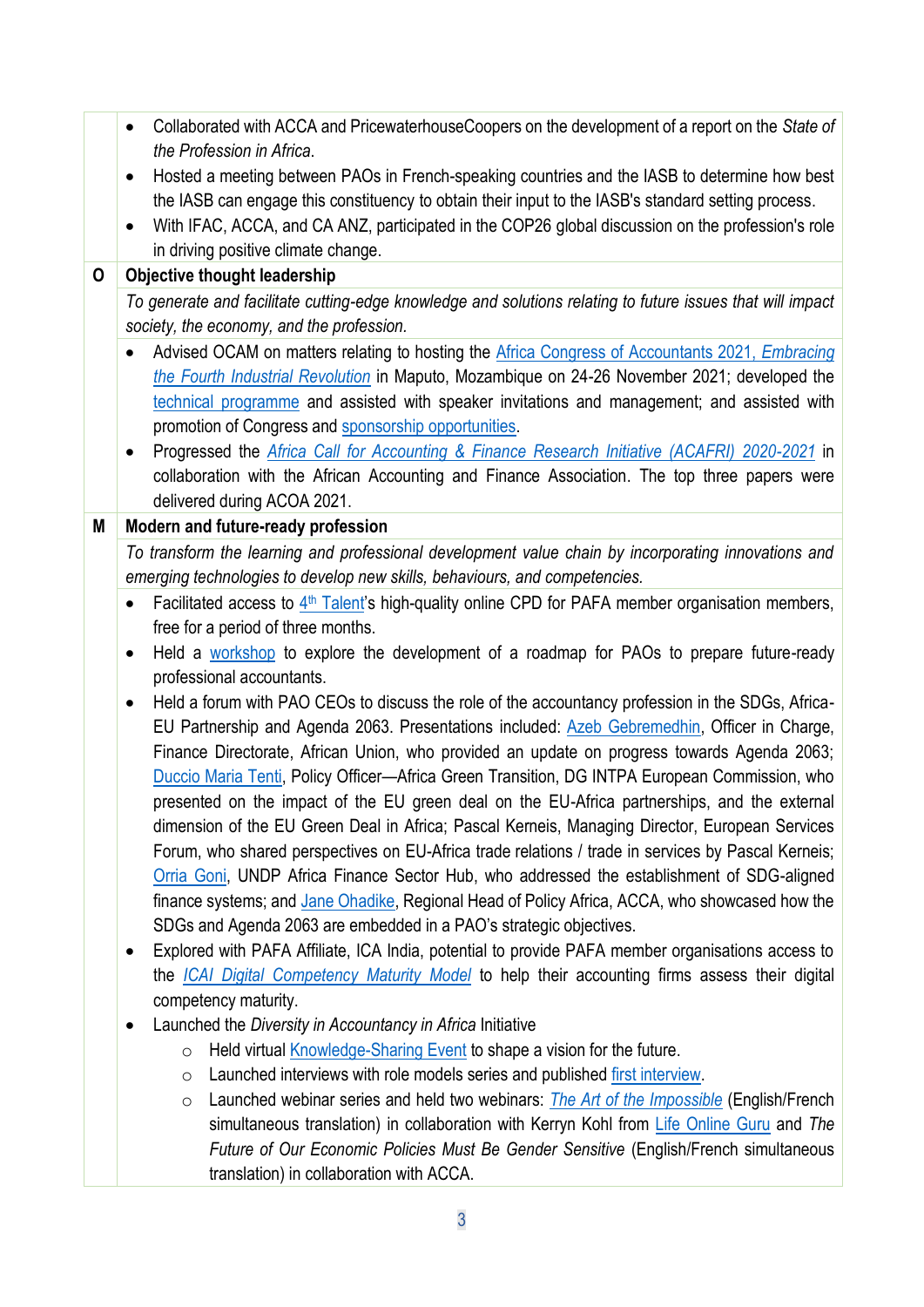| I | International standards and best practices                                                                                                                                                                                                                                                                                                                                                                                                                                               |  |  |
|---|------------------------------------------------------------------------------------------------------------------------------------------------------------------------------------------------------------------------------------------------------------------------------------------------------------------------------------------------------------------------------------------------------------------------------------------------------------------------------------------|--|--|
|   | To influence the development and facilitate the adoption and implementation of international standards                                                                                                                                                                                                                                                                                                                                                                                   |  |  |
|   | and best practices to improve the quality of corporate reporting by an ethical profession trusted by                                                                                                                                                                                                                                                                                                                                                                                     |  |  |
|   | stakeholders.                                                                                                                                                                                                                                                                                                                                                                                                                                                                            |  |  |
|   | Issued guidance to PAOs to identify the right candidates for nominations for international standard-<br>setting board membership and reviewed 15 draft nomination forms in advance of submission to IFAC.<br>Supported PAOs in making two highly qualified nominations to IFAC for membership of the new<br>Nominating Committee for the IAASB and IESBA.<br>In collaboration with IESBA hosted a webinar titled <i>Trust and Accountability in the Time of Crisis</i> . In<br>$\bullet$ |  |  |
|   | addition, under the PAFA Webinar Series: International Consultations, hosted a roundtable on the<br>IESBA Exposure Draft: Proposed Revisions to Listed Entity and Public Interest Entity in the Code and<br>a webinar on the IASB Request for Information and Comment Letters: Third Agenda Consultation<br>Held 3-day webinar series: A Crucial Year to Build Trust: Response, Recover, Renew.                                                                                          |  |  |
|   | Holding frequent meetings with IASB Africa Trustee and Member and established liaison relations with<br>$\bullet$<br>IAASB and IESBA staff.                                                                                                                                                                                                                                                                                                                                              |  |  |
|   | Co-hosted the Africa Integrated Reporting Council virtual conference in December and co-hosted Day<br>3 of the A Crucial Year to Build Trust event with the AIRC.                                                                                                                                                                                                                                                                                                                        |  |  |
|   | Hosted a roundtable to obtain input to the IFRS Foundation consultation on sustainability reporting<br>$\bullet$<br>and submitted a PAFA response to the consultation.                                                                                                                                                                                                                                                                                                                   |  |  |
|   | Hosted PAFA Webinar Series: IASB Agenda Consultation event, highlighting some of the critical<br>$\bullet$<br>accounting issues in respective African countries to help shape the IASB's next agenda.                                                                                                                                                                                                                                                                                    |  |  |
|   | Participated in the IFRS Foundation World Standard Setters Conference and the International Forum<br>$\bullet$<br>of Accounting Standard Setters as well as the IFR4NPO Technical Advisory Group.                                                                                                                                                                                                                                                                                        |  |  |
|   | In collaboration with IFAC, hosted a webinar on the State of Play in Sustainability Assurance and<br>$\bullet$<br>Reporting in Africa to seek insights on the extent to which companies on the continent are producing                                                                                                                                                                                                                                                                   |  |  |
|   | sustainability reports and subjecting those to assurance.<br>Participated as panellist in a webinar of INCE on Managing the Transition to Integrated Reporting in<br>٠<br>Africa.                                                                                                                                                                                                                                                                                                        |  |  |
|   | In collaboration with the IAASB, hosted an event on the Exposure Draft on Proposed International<br>Standard on Auditing of Financial Statements of Less Complex Entities. Total registration was 608.<br>Overall rating was 4/5.                                                                                                                                                                                                                                                        |  |  |
|   | Held a roundtable to solicit input on the <b>PAFA</b> response to the above Exposure Draft. Total registration<br>$\bullet$<br>was 408; overall rating was 4/5.                                                                                                                                                                                                                                                                                                                          |  |  |
|   | Participated as panellist at ICPAK's mandatory training for PKF Partners.                                                                                                                                                                                                                                                                                                                                                                                                                |  |  |
| S | Service excellence in regional cooperation                                                                                                                                                                                                                                                                                                                                                                                                                                               |  |  |
|   | To facilitate the sharing of knowledge, resources, and experiences across the region.                                                                                                                                                                                                                                                                                                                                                                                                    |  |  |
|   | Facilitating twinning arrangements:                                                                                                                                                                                                                                                                                                                                                                                                                                                      |  |  |
|   | Engaging with IFAC regarding a twinning arrangement between ICPAU (Uganda) and South<br>$\circ$<br>Sudan and OCAM (Mozambique) and SAO Tome.                                                                                                                                                                                                                                                                                                                                             |  |  |
|   | Engaging with OCPC (Angola) to assist with an IFAC SMO gap analysis and identify the ideal<br>$\circ$<br>twinning partner.                                                                                                                                                                                                                                                                                                                                                               |  |  |
|   | Offered co-branding opportunity to PAFA Member Organisations for three virtual events, co-branding<br>with approximately 15 PAOs for each event.                                                                                                                                                                                                                                                                                                                                         |  |  |
|   |                                                                                                                                                                                                                                                                                                                                                                                                                                                                                          |  |  |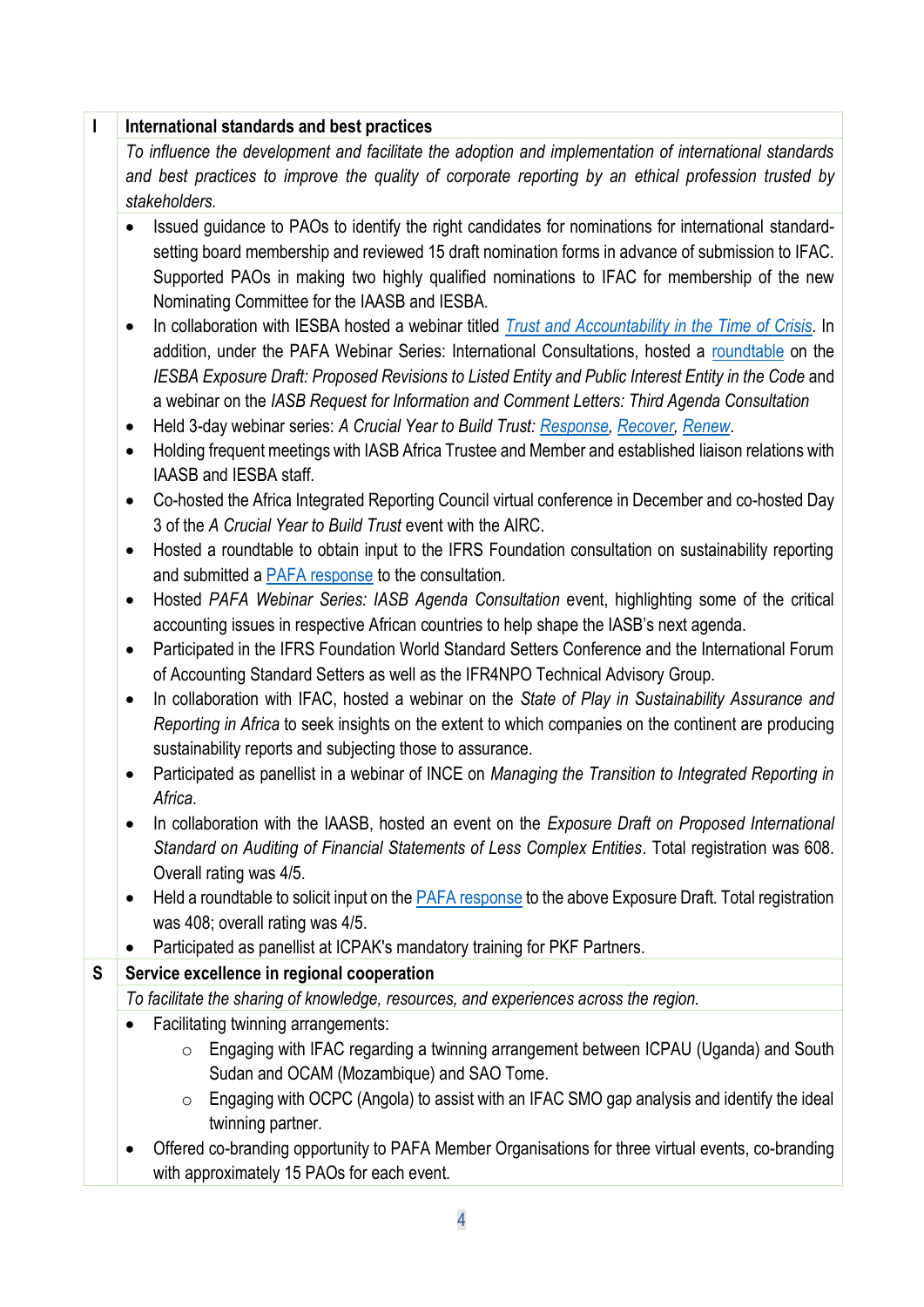|   | Engaging with ABWA on the World Bank's Accounting Technician Qualification (ATQ) for Africa<br>$\bullet$                                                             |
|---|----------------------------------------------------------------------------------------------------------------------------------------------------------------------|
|   | initiative and FIDEF on the co-branding of various virtual events.                                                                                                   |
|   | Creating awareness of pronouncements and other publications issued by international standard-<br>$\bullet$                                                           |
|   | setting boards and IFAC on LinkedIn, in the PAFA Technical Bulletin and PAFA Newsletter, during                                                                      |
|   | PAFA events, and via the English and French CEO WhatsApp Forums.                                                                                                     |
|   | Hosted a meeting with French speaking board members to obtain their input on how PAFA can best<br>$\bullet$                                                          |
|   | service this constituency.                                                                                                                                           |
|   | The PAFA President represented the organisation at the following events:                                                                                             |
|   | 10th ONEC Cameroon Congress, 13-18 July 2021<br>$\circ$                                                                                                              |
|   | 4 <sup>th</sup> Regional Congress of WAEMU Chartered Accountants, 27-31 October 2021, Bamako,<br>$\circ$                                                             |
|   | Mali                                                                                                                                                                 |
|   | ACOA 2021, 24-26 November 2021, Maputo, Mozambique<br>$\circ$                                                                                                        |
|   | OHADA Conference, 15-18 December 2021, Bamako, Mali<br>$\circ$                                                                                                       |
| Е | <b>Education and capacity building</b>                                                                                                                               |
|   | To build strong and sustainable PAOs in each African country that will contribute to national professional,                                                          |
|   | economic and social development and demonstrate compliance with the IFAC Statements of Membership                                                                    |
|   | Obligations (SMOs).                                                                                                                                                  |
|   | Education                                                                                                                                                            |
|   | Developed a concept note for the development of a common content accountancy competency                                                                              |
|   | framework for Africa and held a workshop to explore the concept.                                                                                                     |
|   | Conducted a survey to gather information about accounting technician qualifications in Africa as part<br>$\bullet$<br>of the World Bank's ATQ for Africa initiative. |
|   | <b>Capacity Building</b>                                                                                                                                             |
|   | Held virtual events (English and French) to explore rolling out of the IFAC PAO Digital Readiness                                                                    |
|   | $\bullet$<br>Assessment Tool in Africa; more than 20 PAOs in Africa have accessed the Tool; IFAC selected the                                                        |
|   | following countries in Africa to benefit from World Bank support: Benin, Cote d'Ivoire, Burkina Faso,                                                                |
|   | Cameroun, Mali, Mauritius, Morocco, Mozambique, Tanzania, Togo, Tunisia, Senegal. Participated in                                                                    |
|   | a panel at the World Bank-IFAC PAO Digital Transformation for Results webinar.                                                                                       |
|   |                                                                                                                                                                      |
|   | Visited the PAOs in Burkina Faso, Namibia, and Mali and provided IFAC SMO compliance support.<br>٠                                                                   |
|   | Held a meeting with the leadership of the PAO in Angola and the IFAC President to consider how best<br>٠<br>PAFA can support capacity building in Angola.            |
|   |                                                                                                                                                                      |
|   | Advancing PAO capacity initiatives, including:                                                                                                                       |
|   | Engaged with the Seychelles.<br>$\circ$                                                                                                                              |
|   | Engaged with NIPA (Namibia) to support strategy development, institutional optimisation, and<br>$\circ$<br>compliance with IFAC SMOs.                                |
|   | Discussed with SICPA (Somalia) arrangements to strengthening the PAO, serving its                                                                                    |
|   | $\circ$                                                                                                                                                              |
|   | members, and becoming a PAFA member.<br>Discussed with PAOs in Egypt and Sudan actions necessary to progress to PAFA and IFAC                                        |
|   | $\circ$<br>membership, respectively.                                                                                                                                 |
|   |                                                                                                                                                                      |
|   | Selected by World Bank to manage a programme to pilot the ATQ for Africa in three countries. The<br>programme will commence in 2021.                                 |
|   |                                                                                                                                                                      |
|   | Selected by IFAC to manage the implementation of capacity building initiatives in Africa under the<br>٠                                                              |
|   | <b>IFAC-GAVI-The Global Fund MOU.</b>                                                                                                                                |